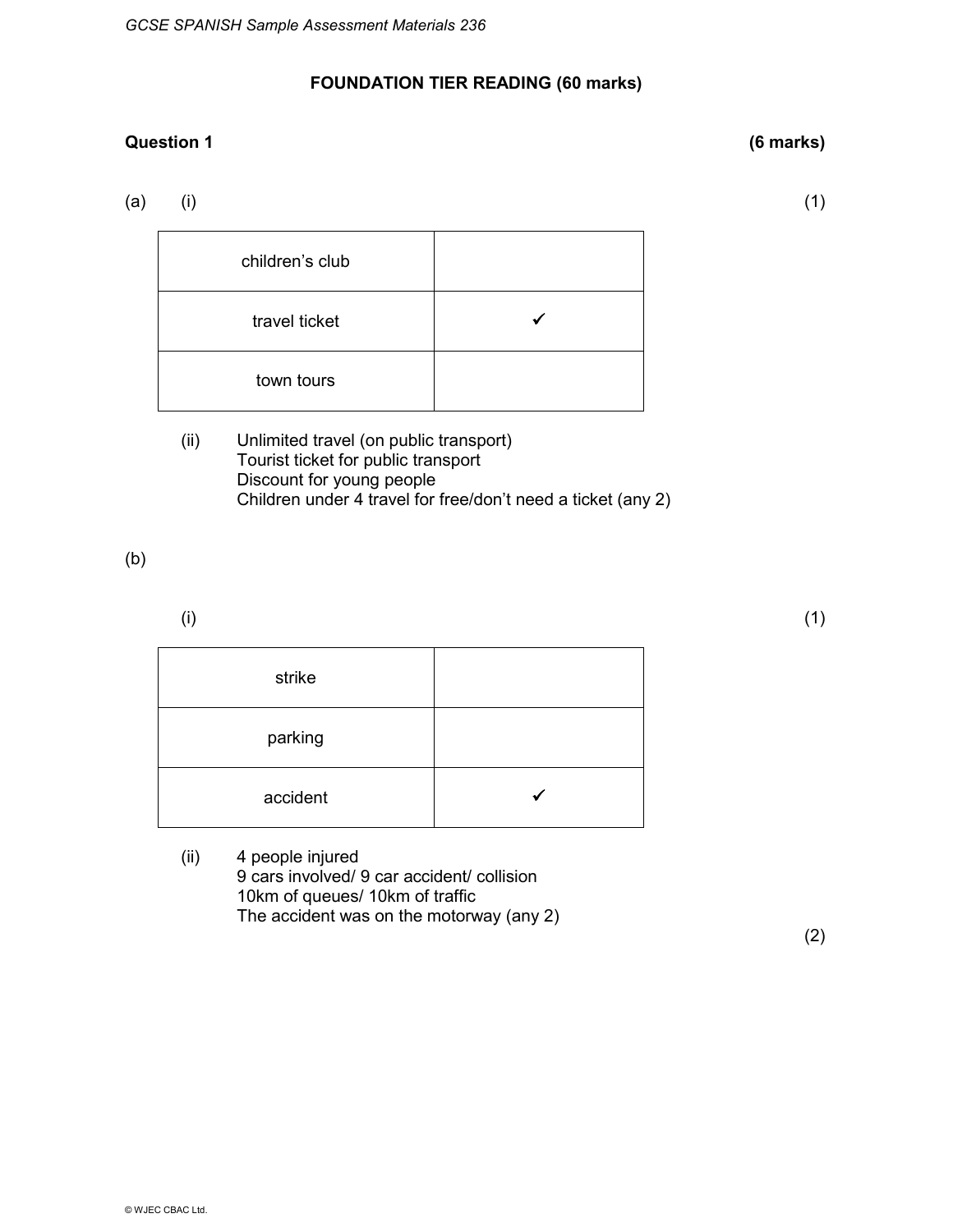# **Question 2 (6 marks)**

| Roberto | B | (1) |
|---------|---|-----|
| Juanjo  | G | (1) |
| Iker    | A | (1) |
| Santi   | E | (1) |
| Mohamed | D | (1) |
| Arturo  | н | (1) |

## **Question 3 (6 marks)**

| (a) | Abierto el lunes    | C | (1) |
|-----|---------------------|---|-----|
| (b) | Comida barata       | A | (1) |
| (c) | Comer al aire libre | B | (1) |
| (d) | Comer el desayuno   | C | (1) |
| (e) | Salir con un niño   | D | (1) |
| (f) | Salir con un perro  | в | (1) |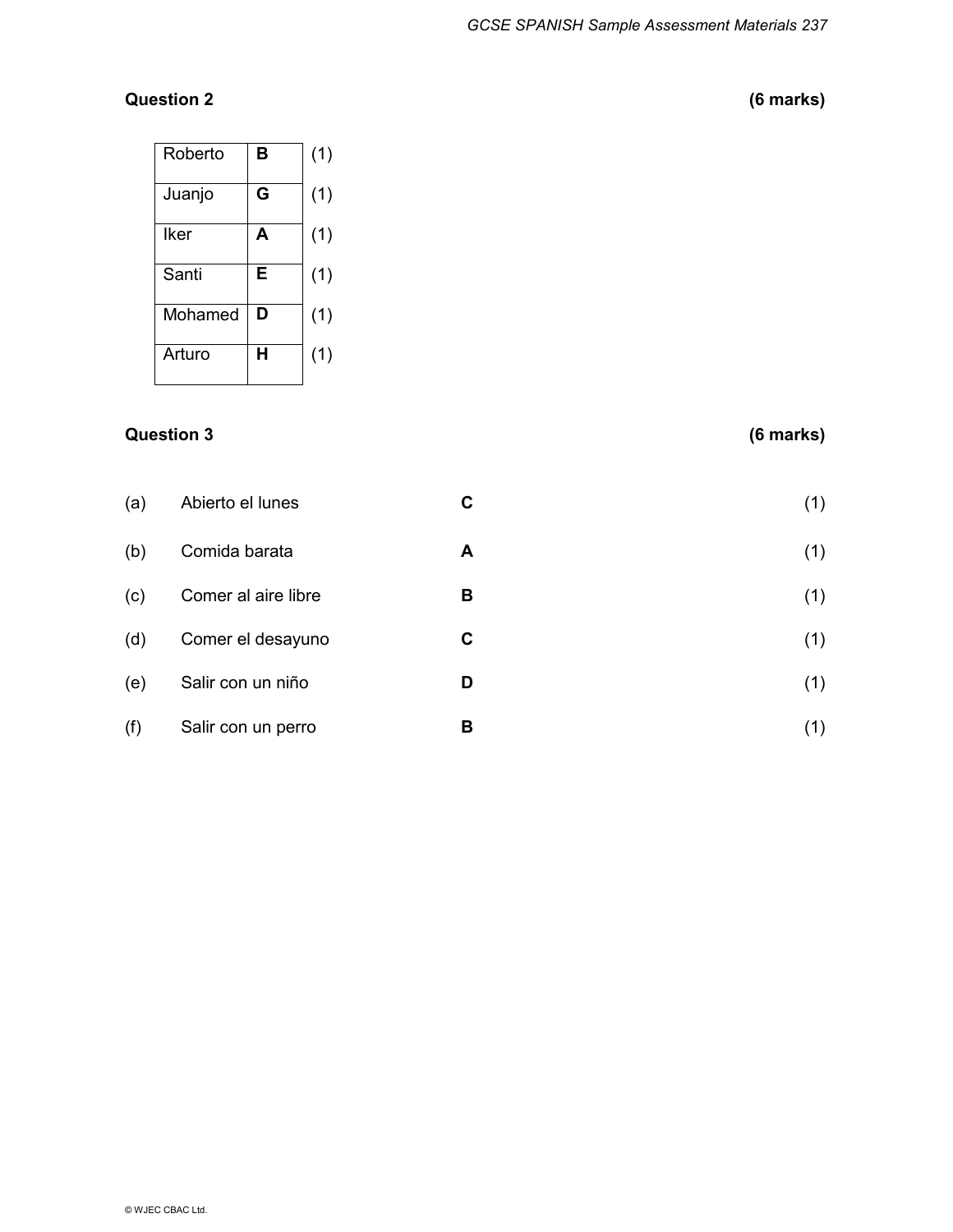## **Question 4 (6 marks)**

(a) Antes asistía a un colegio… (1)

privado de chicos y chicas  $\sqrt{\phantom{a}}$ femenino

(b) Le gustaban… (1)

 $\log$  profesores  $\sqrt{\phantom{a}}$ los alumnos los deberes

(c) Va al colegio… (1)

| en coche   |  |
|------------|--|
| a pie      |  |
| en autobús |  |

(d) Prefiere… (1)

| el dibujo    |  |
|--------------|--|
| la historia  |  |
| las ciencias |  |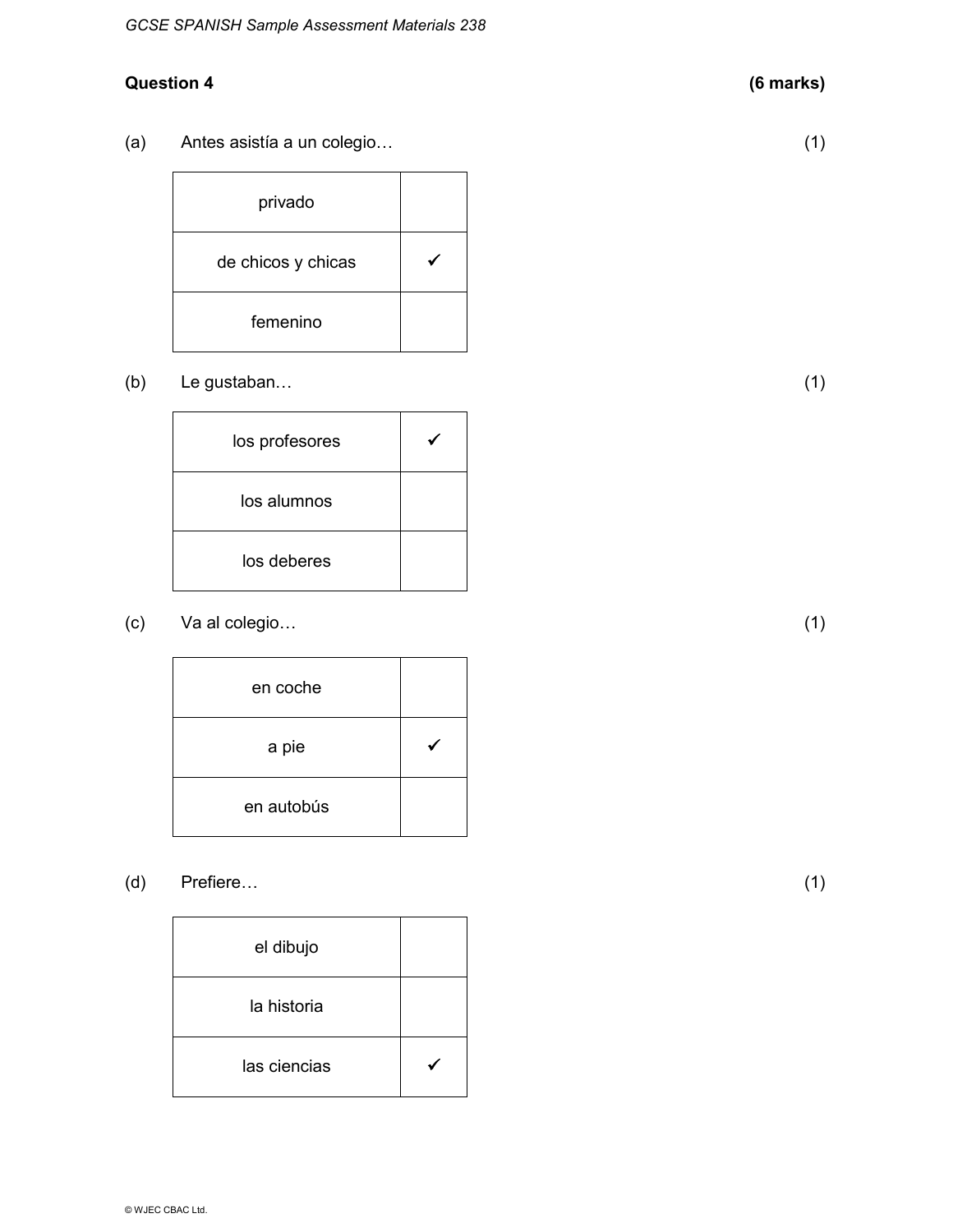(e) Los profesores son… (1)

| estrictos  |  |
|------------|--|
| simpáticos |  |
| divertidos |  |

(f) Mañana va a hacer… (1)

sus tareas domésticas sus exámenes sus deberes  $\sqrt{ }$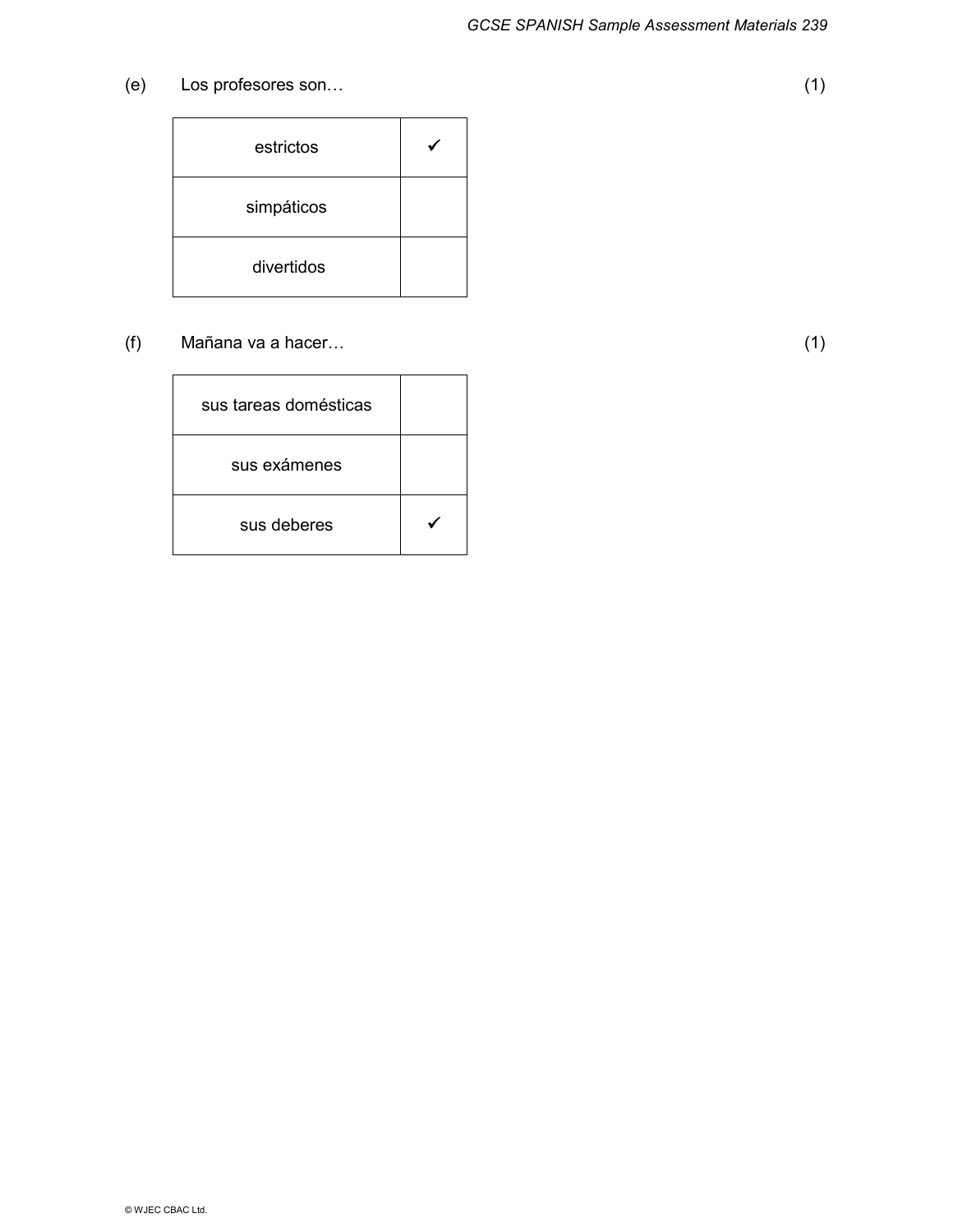#### **Question 5 (6 marks)**

| <b>Colour container</b> | Item or type of item that can be recycled                           |
|-------------------------|---------------------------------------------------------------------|
| Yellow                  | <b>Plastic</b>                                                      |
| <b>Black</b>            | cartons/cans/tins                                                   |
| <b>Blue</b>             | paper or card/magazines/(old) newspapers/cereal<br>boxes/shoe boxes |
| Green                   | glass                                                               |
| Red                     | batteries                                                           |
| White                   | electrical appliances/electronic<br>items/lightbulbs/used oil       |

## **Question 6 (6 marks)**

| What is the article about?                          | Summer (holiday) activities in Madrid<br>(1)                                                                               |
|-----------------------------------------------------|----------------------------------------------------------------------------------------------------------------------------|
| Write <b>three</b> activities that are<br>available | Water sports/sports/lifesaving (course)/lifeguard<br>(course)/English course/technology course/work camp<br>(any 3)<br>(3) |
| Write two benefits of taking<br>part                | Learn about other places/cultures/meet young people<br>from other places (any 2)<br>(2)                                    |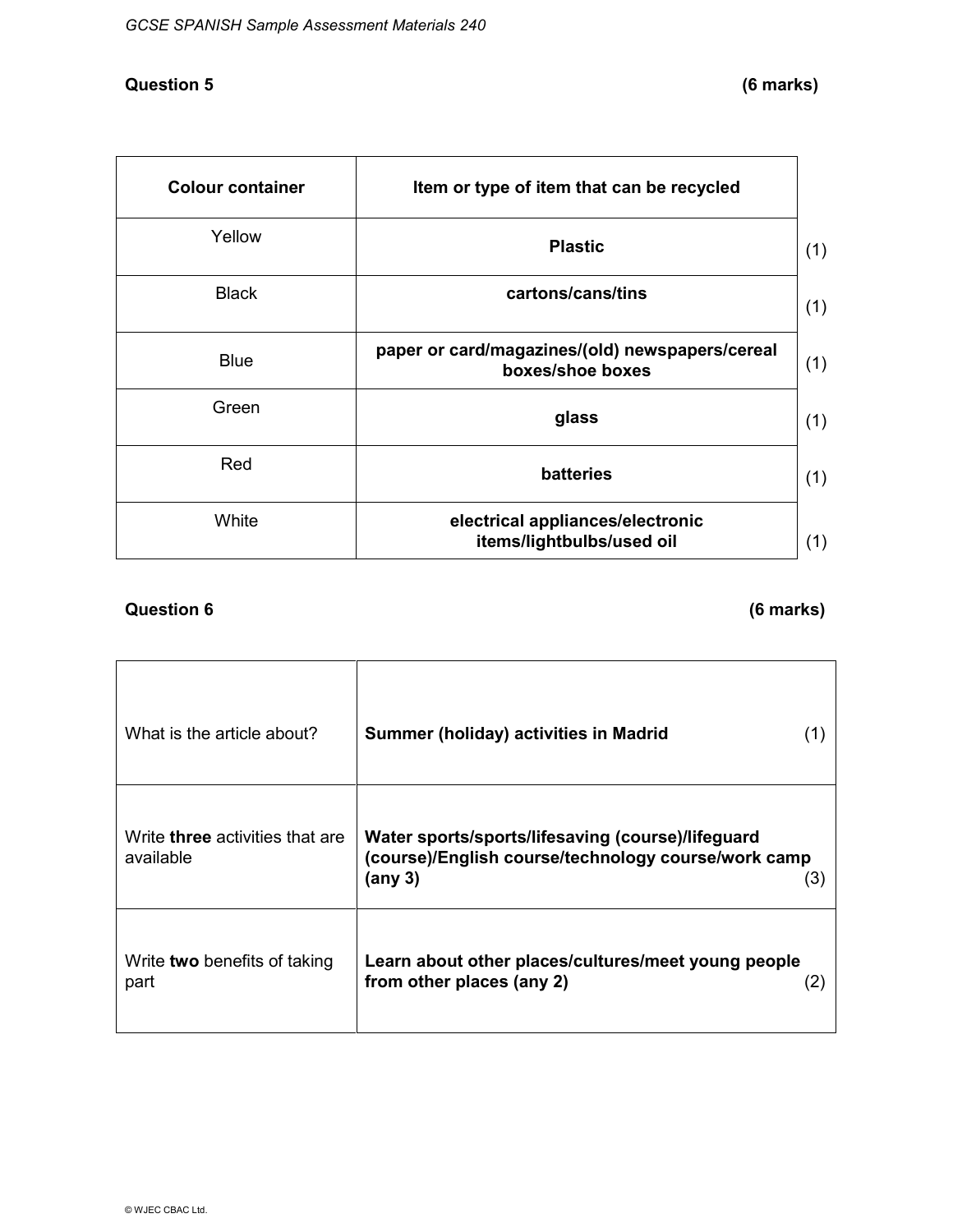## **Question 7 (6 marks)**

| (a) | The narrator lives on the fifth floor/in a brown building/with her grandfather (any 1) (1)                                                                                              |     |
|-----|-----------------------------------------------------------------------------------------------------------------------------------------------------------------------------------------|-----|
| (b) | School                                                                                                                                                                                  | (1) |
| (c) | She can't sit down/there are lots of people/workers (on the bus)<br>(any 1)                                                                                                             | (1) |
| (d) | Once she reaches the Plaza Catalunya/ once she gets off the bus she has to take a<br>train/get on a train (for two stops) then walk (for five minutes)/go on foot (for five<br>minutes) | (2) |

(e) She hates it/going to school is one of the worst things in her life (any 1) (1)

### **Question 8 (6 marks)**

| (a) | He has just been to Tenerife on holiday (for Easter) been on holiday with his family<br>(any 1) | (1) |
|-----|-------------------------------------------------------------------------------------------------|-----|
| (b) | It had a view of the swimming pool/it had comfy beds (any 1)                                    | (1) |
| (c) | Going on day trips (in the hire car)                                                            | (1) |
| (d) | There was a buffet/ the food was good quality/there was a big choice/variety<br>(any 1)         | (1) |
| (e) | Always ready to help/always ready to make life better/more pleasant/always available<br>(any 1) | (1) |
| (f) | Twice                                                                                           | (1) |